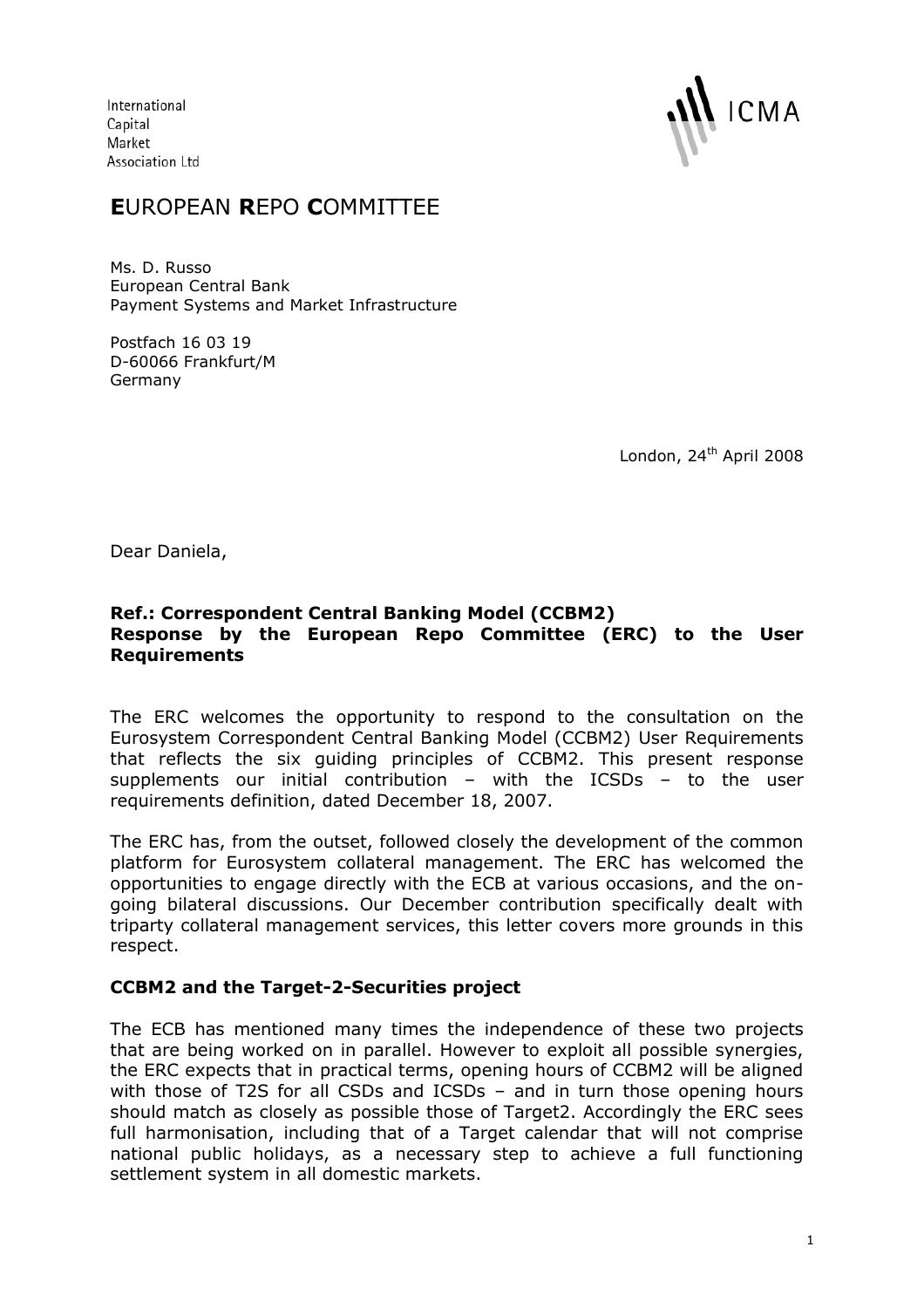However, as discussed later in this letter, we expect CCBM2 to act as the leading worldwide Central Bank facility as far as global collateral management with other Central Banks is concerned. As the recent crisis clearly demonstrated, one has to think outside the box. The ERC encourages the Eurosystem to continue to be forward looking. New systems can only perform when they are tested to their full and widest possible application. Thus, in line with the current work done within CPSS/IOSCO and other forums, CCBM2 should look beyond the Euro-zone borders from its very start. This in turn would require the availability of CCBM2 beyond the Target opening hours.

## **Repo Processing in T2S**

In our response to the T2S User Requirements consultation dated April 7, 2008, the ERC noted that Target-2-Securities will accept, both, single messages (relating to both legs of the transaction) and two messages.

The ERC favours a unique solution whereby two instructions are in separate messages (one with the opening and the other the closing leg of a repo). Indeed this solution provides flexibility as in case of a change to the second leg, e.g. in a rollover situation. Obviously this doesn't affect the first leg.

We understand that some markets use a unique pair of instructions for closed repo, but this practice remains limited to certain markets and does not bring much advantage. The ERC expects harmonisation through the creation of T2S, and a single solution will certainly foster such an endeavour.

Although the ERC recommendation for a single solution based on two messages should not, in principle, affect CCBM2, from our viewpoint single messages jeopardise the free, unexpected desire of movement of collateral for CCBM2 reasons, as original trades cannot be redirected, refinanced or reinstructed. As such, T2S might create an unnecessary barrier to a wider application of the CCBM2 platform.

# **Credit claims**

In reference to chapter 3 of the user requirements, the ERC favours the creation of a secondary market for credit claims. Indeed after the, reasonable, initial doubts from some stakeholders as regards the need for credit claims, evidence has proved it to be a highly valuable tool for the collateralisation of adequate funding to the European banking sector. The ERC is of the opinion that after the initial establishment of the CCBM2 platform, priority should rapidly be given to the full harmonisation of settlement through the platform.

This exercise should be similar to that executed in the case of the replacement of the two-tier legacy collateral list to the single collateral framework since January 2007. This may be accomplished by using a common identification code tool. Such tool is already in use in Belgium and the Netherlands through the NBB/DNB settlement system and seems to be working very well. This initiative will show that the Eurosystem is committed to the overall European exercise of removing the Giovannini barriers, in particular Barrier 8.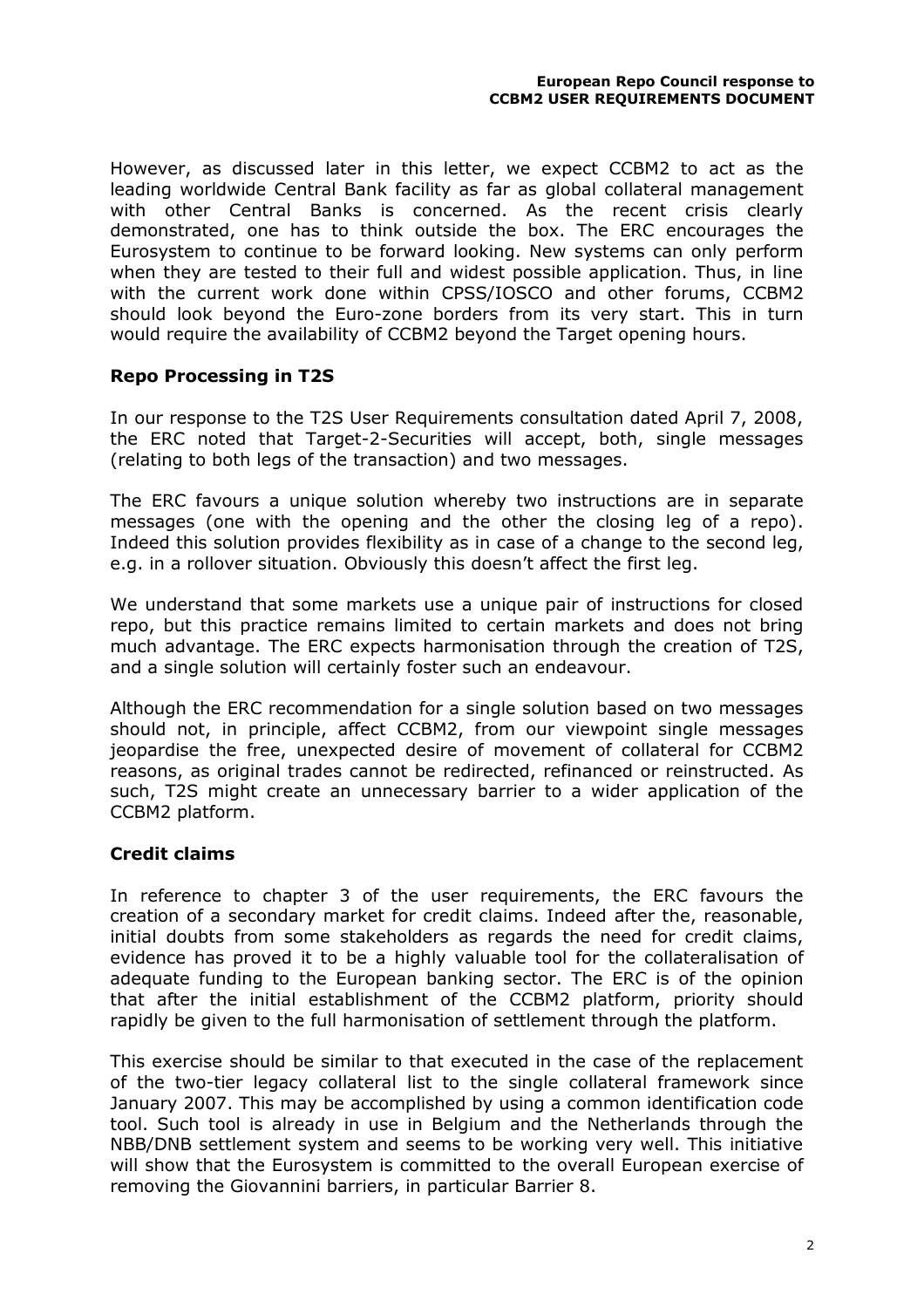## **Eligibility of assets**

The ERC favours a tighter grip on the checking of the eligibility of assets, including haircuts, in order to ensure that counterparties have the necessary amount of cash available in the monetary and payment areas. CCBM2 should also improve *in fine* the accessibility of the checking of eligibility of assets.

As the ERC and ICSDs explained in their joint letter dated December 18, 2007 on tri-party collateral management services, market solutions such as those currently provided by the ICSDs have already created efficient, scalable and risk-controlled collateral management environments. As the ERC and ICSDs further clarified the CCBM2 system should be compatible with existing collateral management systems, notably the tri-party services.

Tri-party collateral management services provided in ICSDs' environments allow market counterparties to gain in efficiency, and to mitigate operational risks related to the processing of a growing number of collateralised transactions across different market segments. Users of ICSDs' tri-party collateral management services can also optimise the allocation of their collateral across an increasingly wider range of transactions. As explained in our December letter, the ERC favours the integration of the CCBM2 platform to ICSDs' triparty collateral management systems. Two models of integration constituted the core of the discussion of the paper – attached for your convenience.

#### Collateral outside the Eurosystem scope

The CCBM2 project team should also be considering questions about collaterals outside the normal scope i.e. outside the Eurosystem scope that may be used as emergency measures. Questions should also be raised at possible collateral substitution in a cross-currency environment. As with T2S, the scope of noneuro collateral should be endorsed and technical measures should be in place from the outset, facilitating the extension of the collateral range that can be used.

Ultimately the use of cash as collateral for emergency lending in another currency zone should be possible through CCBM2. This technique has already been used in some specific cases in the tri-party market, but lacks the possibility of central bank money in the most extreme situations. The ERC would like the CCBM2 project team to consider the freezing of collateral in case of emergency (e.g. default of a counterparty). Specifically, the ERC considers necessary the possibility of freezing of collateral following collateralisation requests from both, outside the Eurosystem and outside the Target time zone (that may include other countries activities on Target holidays). A possible option, if such questions were considered, would be the establishment of a hotline which would allow existing instructions to be cancelled immediately in an emergency situation.

#### **Repo and pledge techniques**

The ERC welcomes the fact as stated in Chapters 1 and 3 that CCBM2 will be able to handle both pledge and repo techniques.